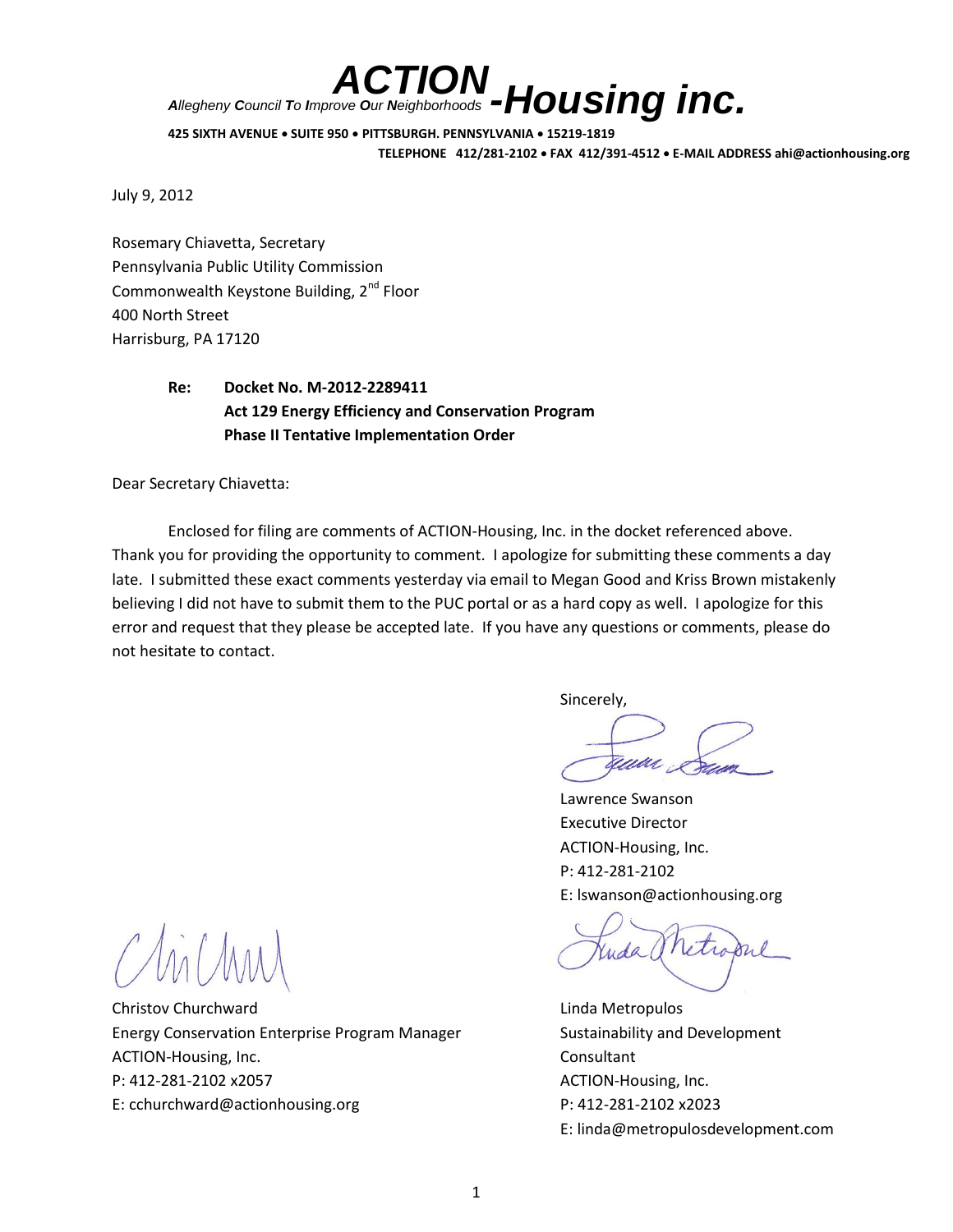Act 129 Energy Efficiency and Conservation Program Docket No. M-2012-2289411 Phase II Tentative Implementation Order

## **Comments of ACTION-Housing, Inc.**

### **Introduction**

ACTION-Housing, Inc. respectfully submits the following comments regarding Docket Number M-2012-2289411 to the Pennsylvania Public Utility Commission ("Commission"). In addition to ACTION-Housing's stake in Act 129 Phase II as the state's largest Weatherization Assistance Provider, we are developing the Energy Conservation Enterprise (temporary name), a one-stop shop that facilitates energy retrofits for multifamily affordable housing in Western PA. Our program provides property audits, a report detailing recommended interventions, assistance securing financing, contractor selection and construction management, tenant and property staff education, and energy savings tracking and analysis. In recognition of the Implementation Order having great bearing on our new program, we appreciate the opportunity to submit comments herein.

## **A(4)(b) – Inclusion of Multifamily Housing**

ACTION-Housing agrees with the Commission's recommendation to renew the 10% government/education/nonprofit carve-out. We appreciate the Commission's consideration of multifamily housing in this carve-out and agree that it necessitates special emphasis, especially considering 80% of Pennsylvania's affordable multifamily housing stock is 20 years in age or older.  $^1$ 

We agree with Pennsylvania Housing Finance Agency, National Housing Trust and Pennsylvania Utility Law Project (collectively PHFA),<sup>2</sup> and the Residential Housing Legal Services and the Philadelphia Weatherization and Conservation Collaborative (collectively RHLS)<sup>3</sup> that focusing energy retrofits on the relatively untapped multifamily housing market will: reach a significant and largely untapped market;

 $<sup>1</sup>$  PUC Tentative Implementation Order, p. 16</sup>

<sup>&</sup>lt;sup>2</sup> PHFA comments on the Tentative Implementation Order, p. 2-3

 $3$  RHLS comments on the Tentative Implementation Order, p. 3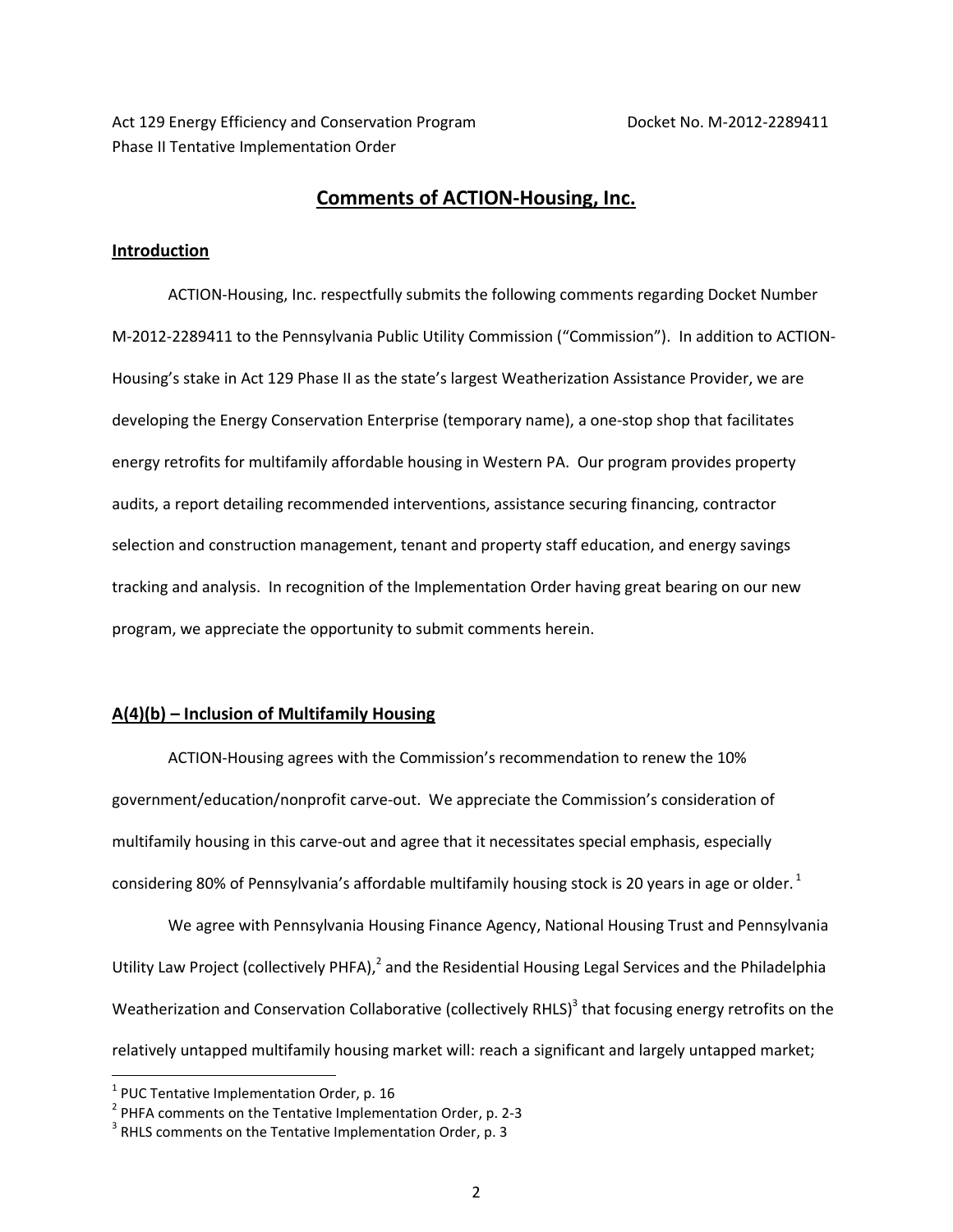capture economies of scale; remedy the effective exclusion of thousands of low-income Pennsylvanian's from the benefits of Act 129; lower operating expenses for property owners resulting in less frequent rent hikes thereby maintaining affordable housing's affordability; support low and modest income individuals and families who are most vulnerable to utility price hikes due to their minimal discretionary income; help preserve existing state investments; create healthier and more comfortable living environments; benefit all PA taxpayers through reduced demand on the state's energy system and increased economic output; and benefit the environment because of reduced energy demand.

Because of its potential benefit, we urge the Commission to implement specific mandates for affordable multifamily housing—provided by either for-profit or nonprofit owners—within the government/education/nonprofit carve-out. We suggest the Commission require EDCs to finance affordable multifamily housing proportionately to the size of the multifamily housing stock in each service territory. With regard to Tentative Implementation Order section F, we agree with PHFA that requiring specific funding targets for multifamily housing will ensure the equitable distribution of utility resources across rate classes, which is consistent with the intent of Act 129. $4$ 

## **1. Multifamily "One-Stop Shopping"**

As the Commission implicitly recognizes in section A(4)(b), the lack of a streamlined application is one of the largest hurdles for multifamily property owners to surmount when applying for Act 129 funds. Owners must often apply separately to commercial utility programs and residential utility programs because multifamily properties often have a mix of individual and master metered accounts. To further complicate matters, an electric utility's program might only address lighting and appliances while not addressing building envelope and an inefficient heating system whereas a gas utility's program will not address lighting and plug loads. This separation of services—commercial/residential and

<sup>&</sup>lt;sup>4</sup> PHFA comments on the Tentative Implementation Order, p. 3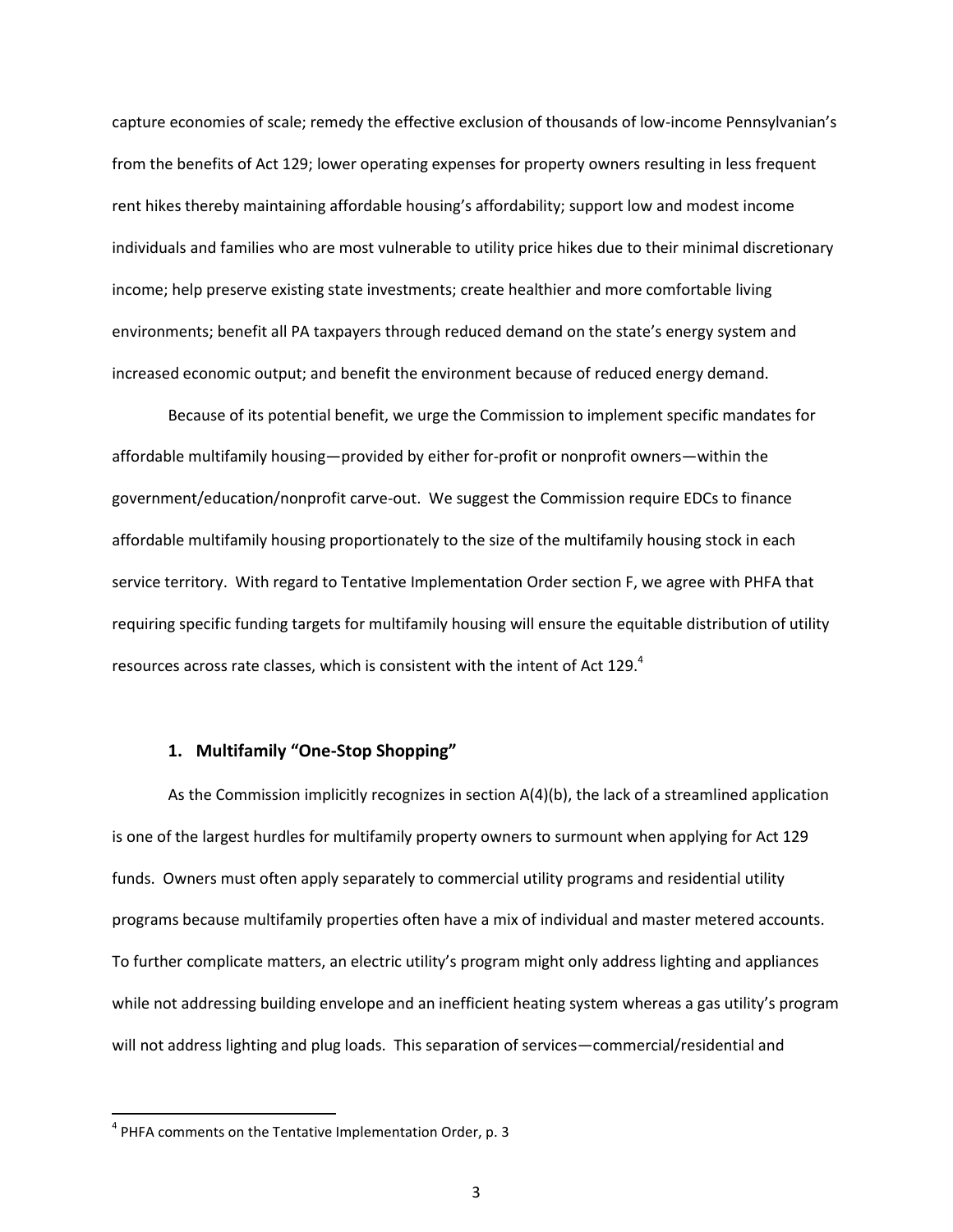electric/gas—often forces property owners to apply to two separate utilities with multiple applications in order to address the entire building.

To maximize the benefits of a retrofit, multifamily buildings are best served by one comprehensive contract that addresses the building as whole, implementing interventions that range from mechanical systems to air sealing and insulation. Although we recognize the Commission does not have jurisdiction over the gas utilities through Act 129, this inefficiency warrants the Commission to initiate a working group to develop a streamlined energy retrofit application for multifamily property owners. A single comprehensive application will allow more multifamily buildings to be weatherized which will greatly benefit the low-income tenants who are the greatest beneficiaries of utility savings.

#### **2. Workable Financing Mechanisms**

As the Commission recognizes, affordable multifamily property especially find it very difficult to finance energy retrofit measures that do not see immediate paybacks. Owners of multifamily affordable housing typically do not have enough upfront capital to pay for improvements and are often prohibited from taking on additional debt secured by the property. To work around these barriers, we recommend the Commission institute workable financing mechanisms. These could include, but are not limited to:

- Bridge loans repaid by utility rebates and other incentives
- Utility provided grants to PHFA or CDFIs guaranteeing energy consumption reductions for utilities
- Utilities working directly with financial institutions to leverage low-interest financing for energy efficiency measures
- On-bill financing

We recognize the Commission is not interested in pursuing on-bill financing at this time, but we believe it is a viable option and are pleased to see the Commission plans to convene a working group to

4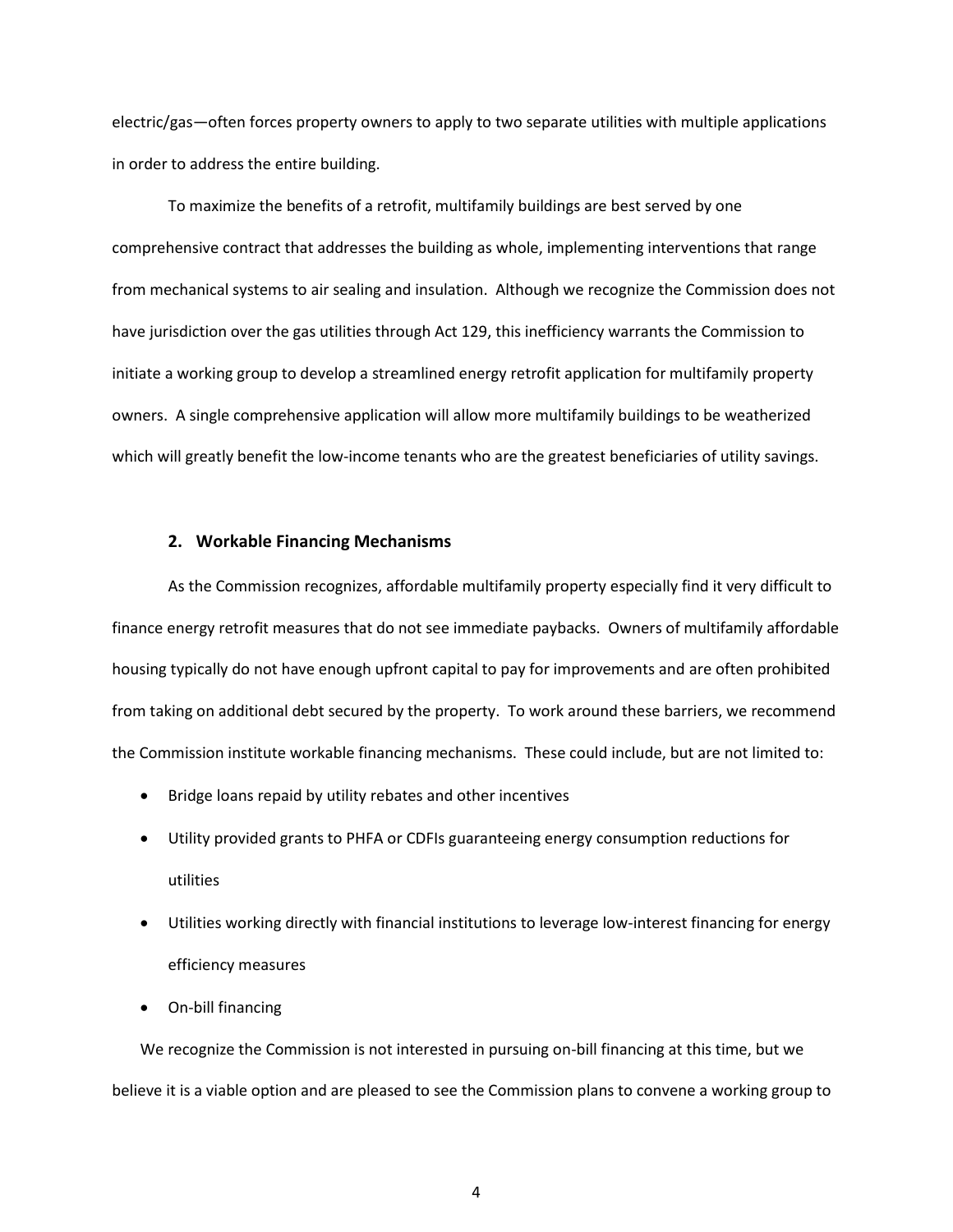continue exploring on-bill financing options. ACTION-Housing respectfully requests to be a part of this working group.

#### **A(5)(a) – Prescription of a Low-Income Carve-Out**

ACTION-Housing supports the Commission's proposed 4.5% low-income reduction goal. Considering affordable multifamily housing provides for families and people that generally have incomes below low-income homeowners, this carve out will work in tandem with ACTION-Housing's proposed multifamily carve-out. Supportive affordable housing that prevents or reduces homelessness should be included in the low-income carve-out.

#### **A(5)(b) – 250% of the Federal Poverty Income Level Guidelines**

ACTION-Housing supports the Commission's proposal to allow the utility companies to voluntarily include households up to 250% of the Federal Poverty Income Guidelines as long as this expansion includes residents in multifamily properties.

Due to multifamily properties commonly housing tenants with varying incomes and the efficiencies of scale realized by weatherizing an entire building instead of select units within the building, we urge the Commission to set the 250% of poverty guideline as a standard to be met by each property as a whole instead of unit by unit. We propose that a multifamily building qualifies for the 250% of poverty guideline as long as the average of all of the tenant's incomes at that property remains at or below the 250% threshold.

#### **E(1) – Measuring Annual Consumption Reductions**

ACTION-Housing urges the commission to set up a 3<sup>rd</sup> party pilot program to test the efficacy and cost of switching from the Technical Resource Manual, deemed savings accounting model to one

5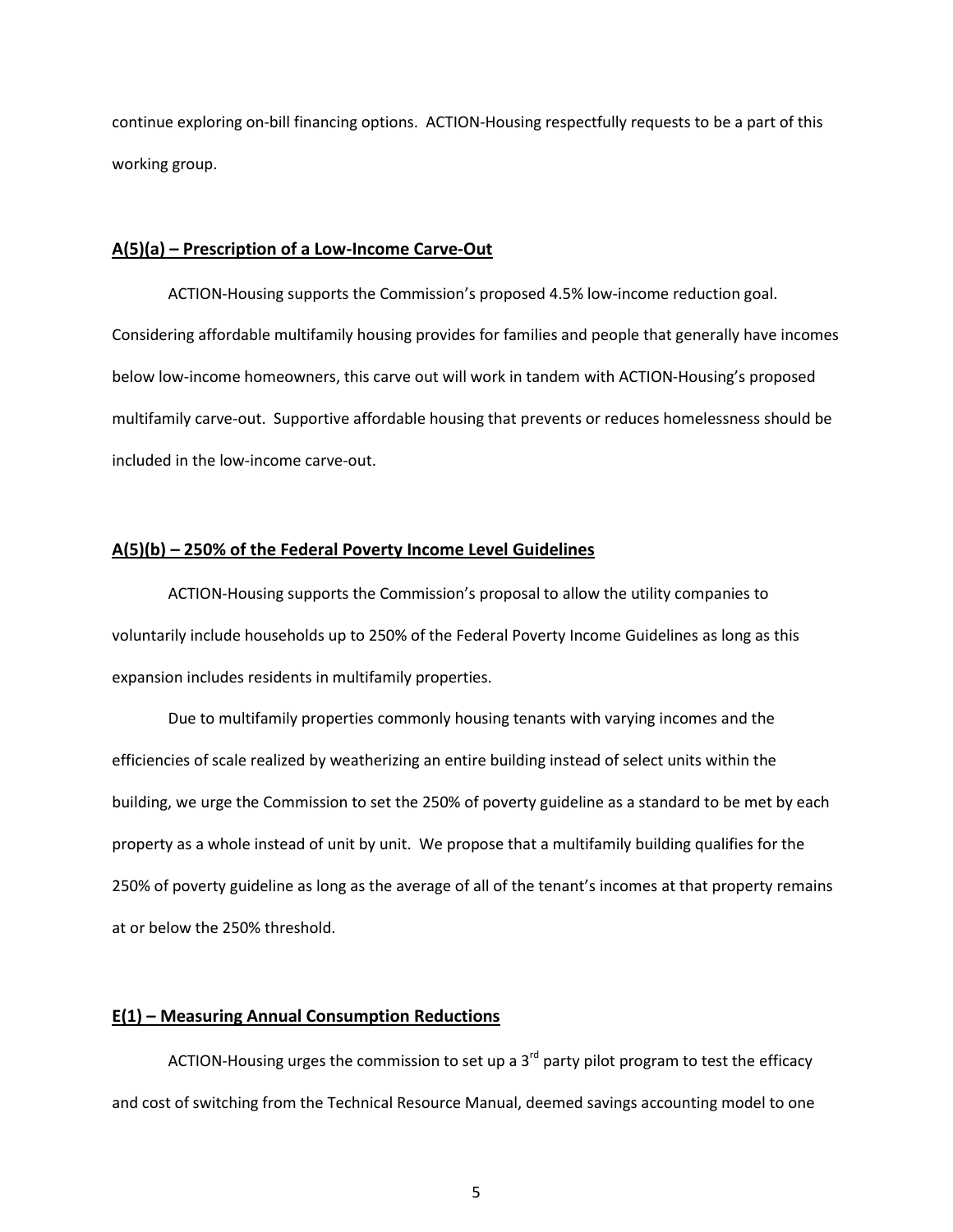that is based on measured and actually realized weather-normalized savings. The deemed savings approach presents too many opportunities to unintentionally misrepresent actual savings and we believe it is worthwhile and necessary to set up a pilot program to test measuring realized savings.

The Western Pennsylvania Energy Conservation Collaborative (WPECC)—a consortium that ACTION-Housing convenes consisting of 15 affordable multifamily property owning organizations with 17,000 units of affordable housing in 313 buildings including a significant number of PHFA and NHT financed properties—has been measuring actual building energy consumption for the past three years in a third of our members' buildings. We have found that tracking energy consumption is the most effective way to understand how properties can best reduce their energy demand.

We have found that the multifamily housing sector has underutilized Act 129 Phase I funds due to the barriers listed above, especially the lack of a robust financing mechanism, the complicated application process, and the restrictive nature of only using deemed savings measures. We have also found that although implementing mechanical system retrofits (e.g. lights, refrigerators, air conditioning units) reduces demand slightly, the greatest savings to investment ratio comes from large-scale retrofits involving air sealing and insulation. ACTION-Housing is expanding the current WPECC model into a onestop energy retrofit shop in order to best facilitate these large-scale retrofits. Having monitored building energy data for the past three years, we strong encourage the Commission to implement a pilot program designed to monitor the difference in effectiveness of the deemed savings accounting approach and actual weather-normalized building energy consumption. To this end, ACTION-Housing welcomes the opportunity to participate in conversations with the PUC or any working group the PUC organizes around this issue.

6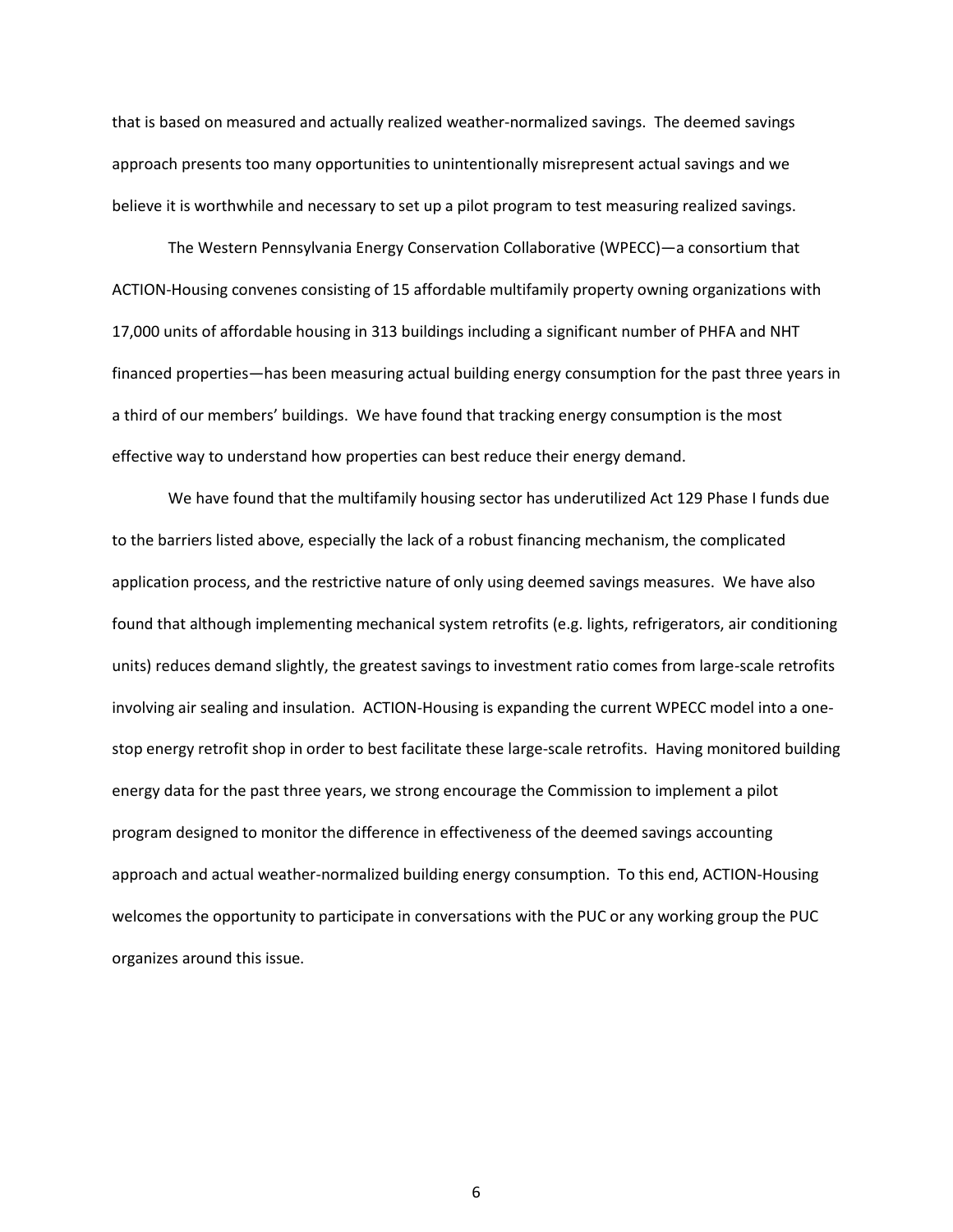We applaud the Commission's consideration of net to gross adjustment accounting and respectfully ask the commission to reconsider its use. Although we appreciate the Commission's concerns, we agree with Penn Future's assessment of NTG accounting benefits.<sup>5</sup>

## **C(2) – Technical Reference Manual**

ACTION-Housing supports the Commission's recommendation to update the TRM on an annual basis. However, we agree with PHFA and NHT that retrofitting multifamily buildings involves much more than replacing mechanical systems and that the current TRM has an insufficient amount of information regarding non-mechanical upgrades such as air sealing and insulation.<sup>6</sup>

In order to ensure the most efficient application of Act 129, we suggest the commission attempt to disambiguate the effectiveness of various energy saving measures through a 3<sup>rd</sup> party audit. For instance, a pilot program should be set up to test the effectiveness of an energy audit in conjunction with strictly mechanical upgrades, or the implementation of deemed savings measures with resident education. Either way, Act 129 will benefit if the Commission could determine best practices and measured effectiveness for everything from deemed savings upgrades to client and property staff education.

We urge the Commission to allow utilities to invest in non-mechanical building shell measures such as air sealing and insulation, which is common practice in multifamily utility incentive programs in other states, including New Jersey, Maryland, and Massachusetts. This inclusion is necessary for achieving substantial long-term energy savings.

Considering our stake in residential and multifamily weatherization, ACTION-Housing respectfully requests to be a part of the proposed Technical Working Group to discuss new measure

<sup>5</sup> PUC Tentative Implementation Order, p. 33-36

 $^6$  PHFA comments on the Tentative Implementation Order, p. 7, as well as the footnote (#7): "See the TRM dated June 2012, p. 221. The manual states that 'Wall and ceiling insulation is one of the most important aspects of the energy system of a building'. However, the manual goes on to state that this **measure applies only to nonresidential buildings** heated and/or cooled using electricity."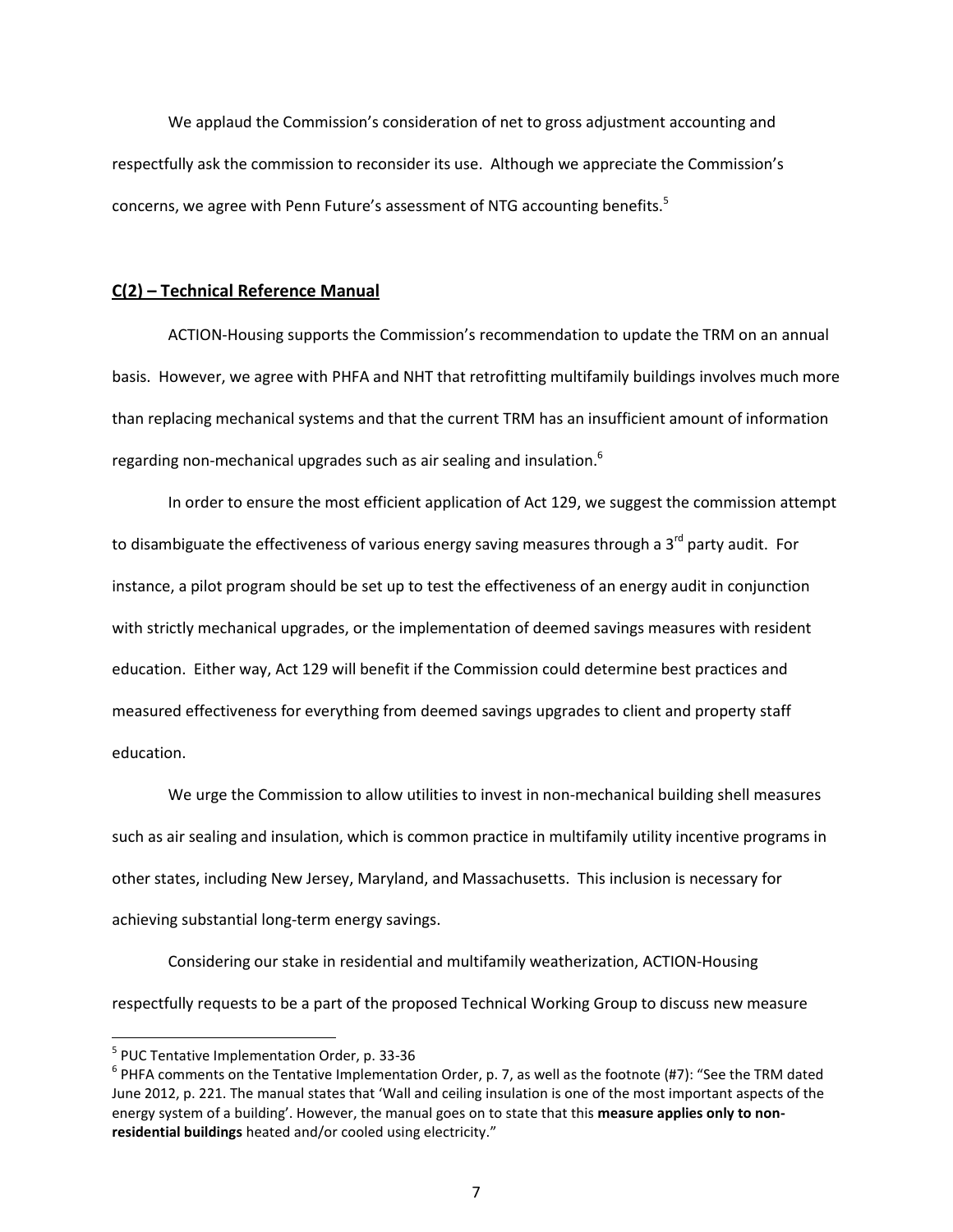protocols, existing measure protocols and any changes to standards, codes and regulations for inclusion in the 2013 TRM. $^7$ 

#### **1. Custom Projects**

The Energy Conservation Enterprise one-stop retrofit shop will engender multiple energy savings possibilities that are not currently dealt with in the TRM or the Tentative Implementation Order which we will eventually want to have recognized by Act 129. Consistent with 66 Pa. C.S. § 2806.1 (a) (6), we recommend the Commission allow and encourage utility companies to implement custom projects—i.e. projects whose energy savings fall outside the currently accepted measures. For instance, the potential exists for utility companies to pay the ECE directly for the services provided to assist owners of multifamily affordable housing in the energy retrofits of their buildings.

This model could save ratepayers a great deal of money if utility companies only have to pay for ECE services and allow the property owner to finance through a low-rate loan. In order to determine the effectiveness of this, other proposed savings measures, and current TRM protocol, we encourage the Commission to vet projects with a 3<sup>rd</sup> party energy savings assessments instead of only relying on deemed savings.

Pursuant to section G of the Tentative Implementation Order, we ask that custom projects are not restricted to being reviewed only once a year when the Commission reviews proposed changes to the annual report. In order to be effective, custom projects should be reviewed in a timely fashion on a case-by-case basis.

 $^7$  PUC Tentative Implementation Order, C(2)(b), p. 30